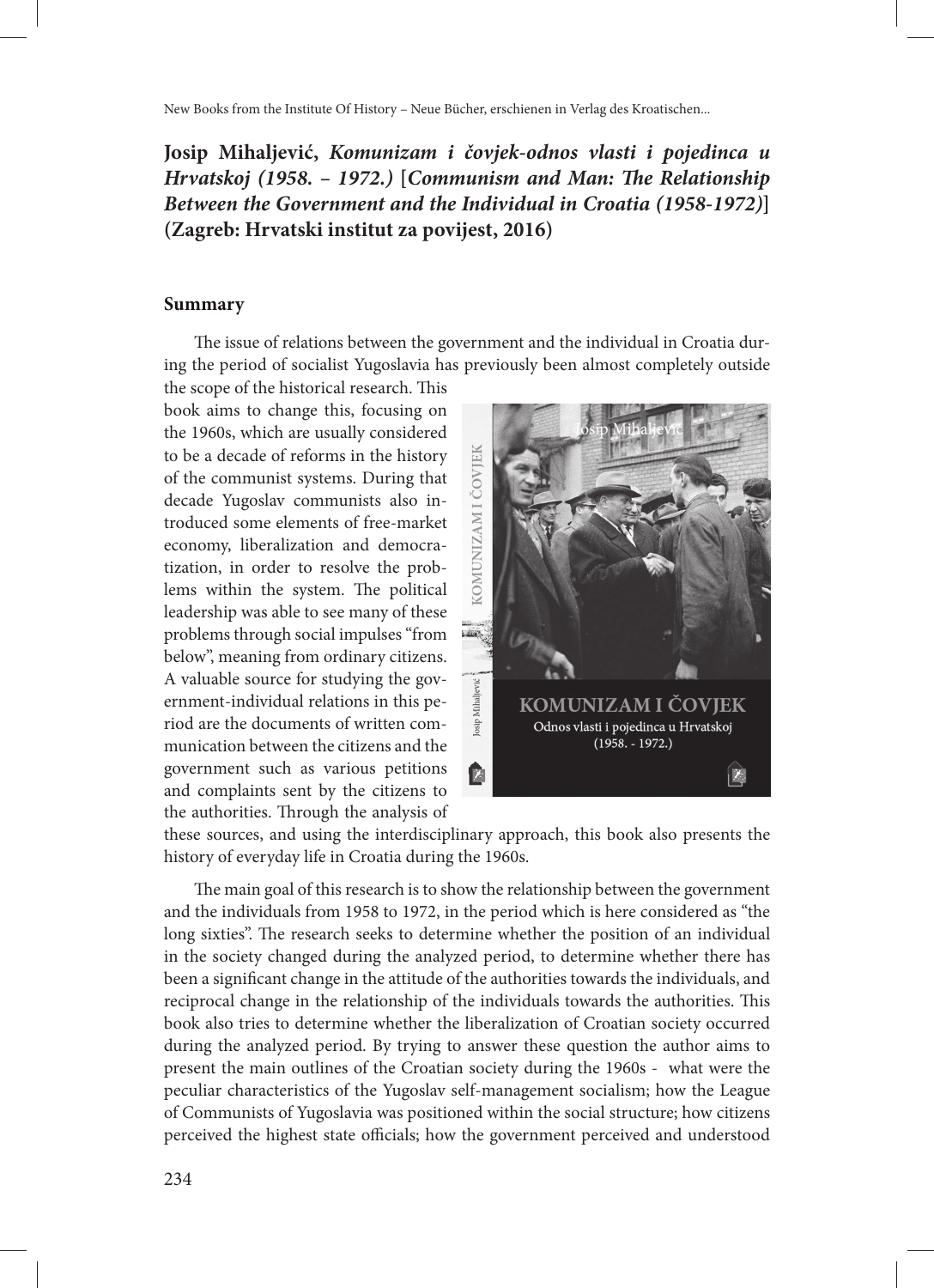the position of an individual and what was the position and meaning of fundamental human and individual rights and freedoms in such a society.

The author tries to answer these questions with analysis conducted at two main levels. The first level is the theoretical analysis of the fundamental political and state documents of socialist Yugoslavia (Program of the League of Communists of Yugoslavia, Yugoslav and Croatian constitutions and laws). The second level is the analysis of everyday written communication between the government and the citizens.

The theoretical analysis shows that, although the government announced a different approach towards the individuals, the position of an individual in society nevertheless remained determined by the totalitarian ideology of the ruling League of Communists of Yugoslavia.

The analysis of the practical communication between the citizens and the authorities shows that the reforms announced by the government, toward liberalization and more democratic relations, were indeed put to practice, but to a very limited extent. Therefore, a large gap remained between the theory of Yugoslav self-management socialism and its actual application in lives of the citizens of the Socialist Republic of Croatia.

Theoretical and practical analysis of relations between the government and the individuals is also applied to the relationship of the individuals with persons which were considered the highest authorities, both at the Yugoslav level (President Josip Broz Tito), as well as on the level of the Socialist Republic of Croatia (Vladimir Bakarić, the head of the League of Communists of Croatia).

Throughout the "long sixties" the position of the individual in society underwent a certain change, which is evident from the fact that the citizens during that period much often demanded the practical application of their formal rights. However, given the totalitarian nature of the socialist system governed by the League of Communist of Yugoslavia, the majority of these demands were not related to political issues. Instead, citizens demanded the solution of their rights from the social domain. Open expression of the critical opinions that were in opposition to the ruling system and ideology were possible only in anonymous letters.

The authorities paid great attention to the letters, petitions and complaints submitted by the citizens, primarily because they considered them a form of insight into the public opinion. The government could see that various fields of social life did not function as it was theoretically designed. Croatian citizens were faced with poor legislation and the practical difficulties derived from it. This showed a huge gap between the proclaimed theory of self-management and its practical application. Due to the changes in the international political context, Yugoslav communists were forced to take theoretical "turn" from Stalinist model to the principles of democracy and respect of human rights. This turn can be recognized in everyday life, but mainly in some peripheral spheres, and not in the essence of the relationship between the government and the individuals. This is evident from the fact that the communist government abandoned liberalization reforms after they realized that the increase of individual